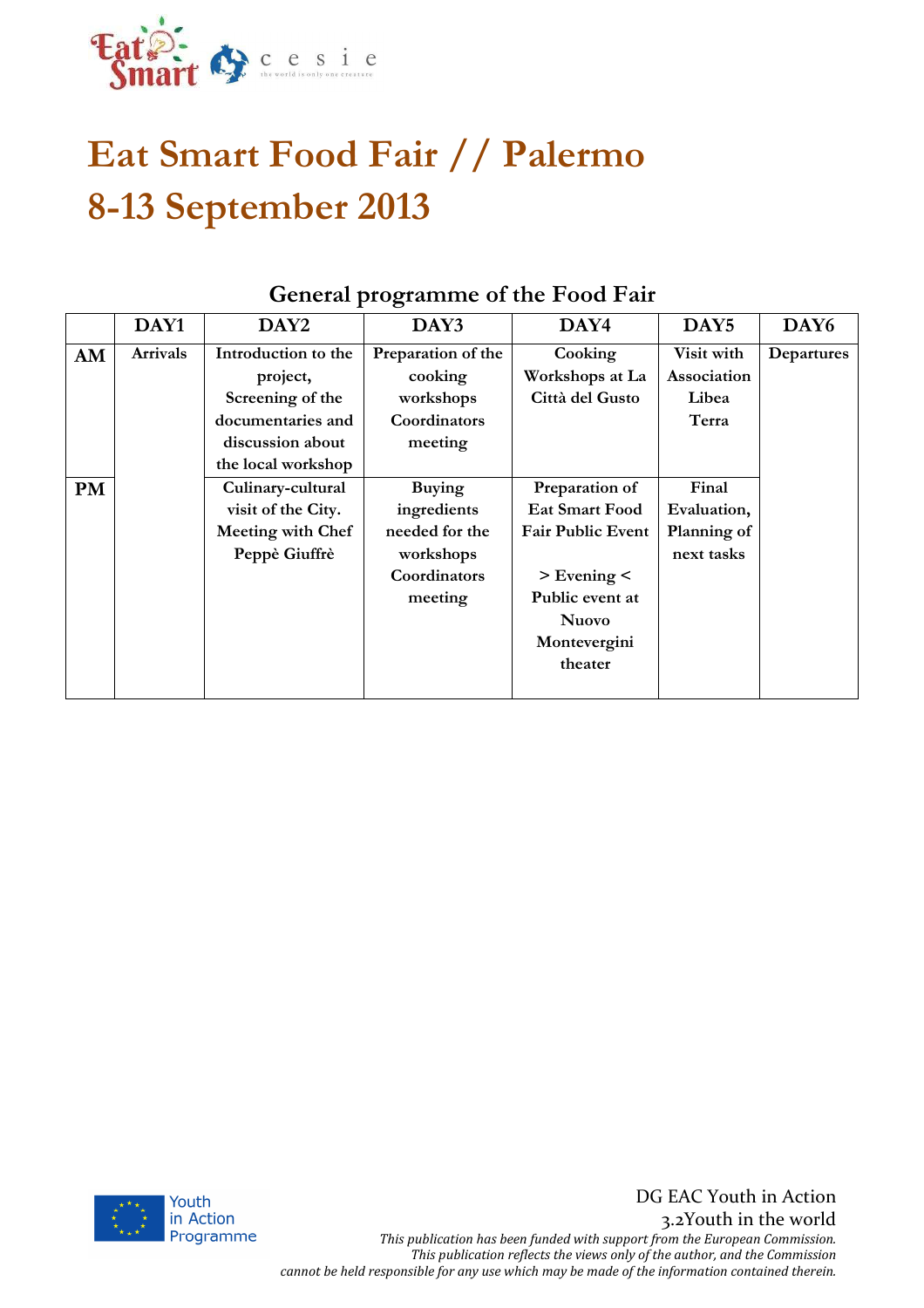

# **Daily Report and Evaluation By Participants**

**DAY 1 / Sunday September the 8th / Arrivals day Objectives:**  -to know each other better -to set up the best logistic conditions for the participants

#### **MORNING**

The French groups arrived in the morning and had the possibility to discover freely the city of Palermo.

#### **AFTERNOON**

Italian and French groups meet at the end of the day and took part together in an ice-breaking activity.

#### **DINNER**

Italian and French groups had dinner at Sicilian restaurant *Baciamo le Mani*, located in the city centre.

Chinese and Vietnamese participants arrived later on in the evening. They were picked up at the airport and brought to their accommodation place.

#### **DAY 2 / Monday September the 9th / XXX**

**Objectives:** 

-toknow each other better and create an effective group cohesion

-to set up a good learning and working atmosphere

-to detail and clarify the programme and objectives of the Food Fair

-to learn from the results of local work achieved, within the whole group

-to confront local realities with the aims of Eat Smart

#### **MORNING**

**1. Ice-breaking activities and introduction to the Food Fair.** 

| Liked a lot     | 38%<br>6  |
|-----------------|-----------|
| Liked           | 63%<br>10 |
| More less       |           |
| <b>Disliked</b> |           |
| Disliked a lot  |           |

 **INTRODUCTION TO THE FOOD FAIR** 



### DG EAC Youth in Action 3.2Youth in the world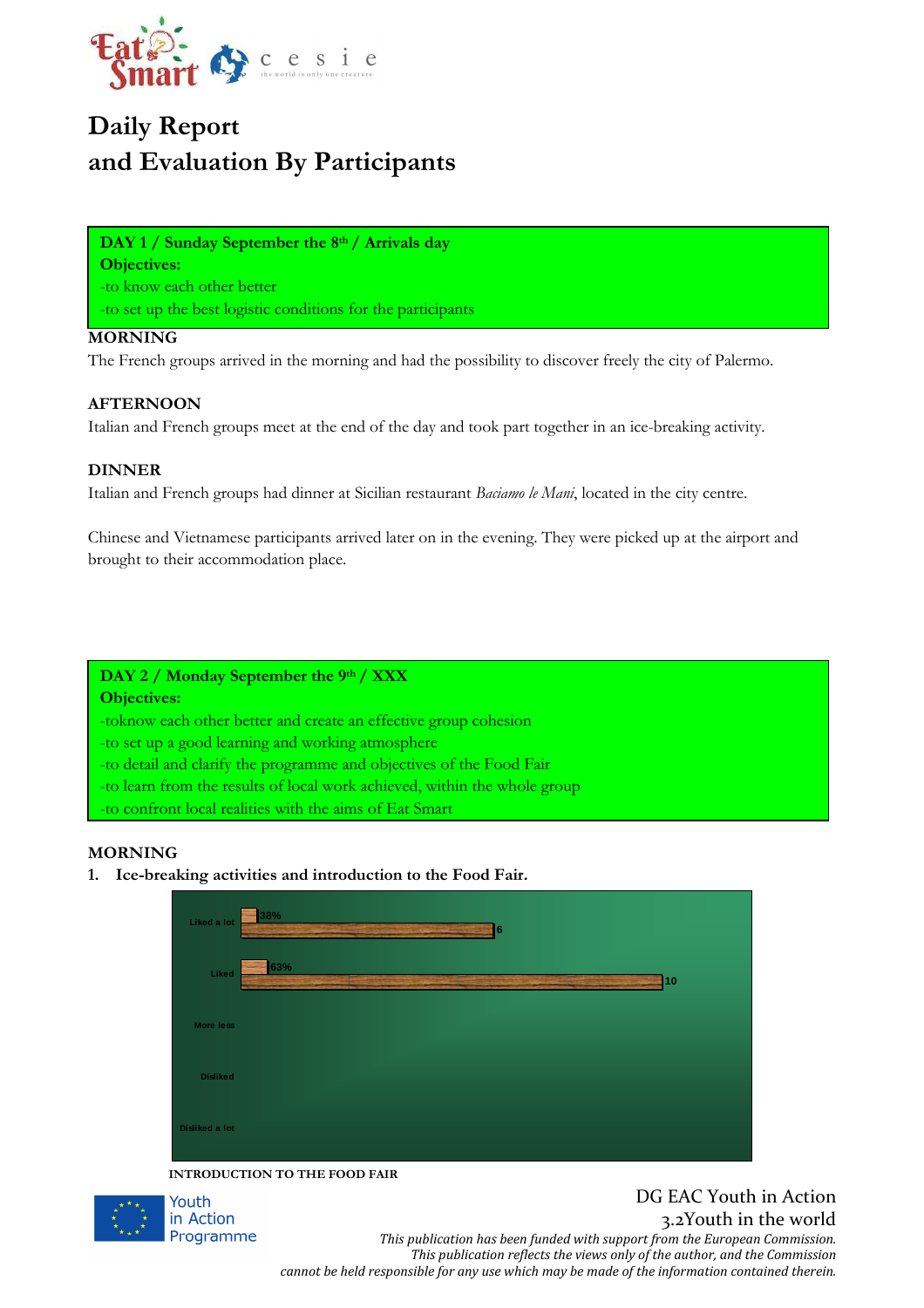



 **ICE-BREAKING GAMES** 

The following activities took place:

- -Introduction by Vito La Fata, President of CESIE
- -Roundtable of names
- -Introduction by the project's coordinator

#### -Energizer:

The animal calls: the participant are given an animal name secretly, among these four: snake, rabbit, elephant, chicken. They have to close their eyes – this is controlled by the trainer – and find their other animal peers, just by shouting the animal call. At the end four groups are made and all of them are asked to make a nice animal sound for the whole group.

#### -Ice-breaking game:

Speed dating: Participants draw a clock on a blank sheet of paper, with 6 different times (2, 4, 6, 8, 10 and 12pm). They are left 5min to set up 6 appointments with 6 different persons. This made, the trainer announces what time it is, and leave 2 minutes for each meeting, with the following discussion topic:

-Why are you here?

-What is your occupation?

-What is your favourite dish?

-What is the strangest thing you have ever eaten?

-If you were an animal?

-In which colour would you paint the world, and why?

#### **2. Presentation of the schedule**

The detailed programme of the week was presented to the group, through a powerpoint presentation. Questions and specific issues were discussed, in particular the preparation of the Cooking Workshops and Eat Smart Food Fair Public Night organized on DAY4.

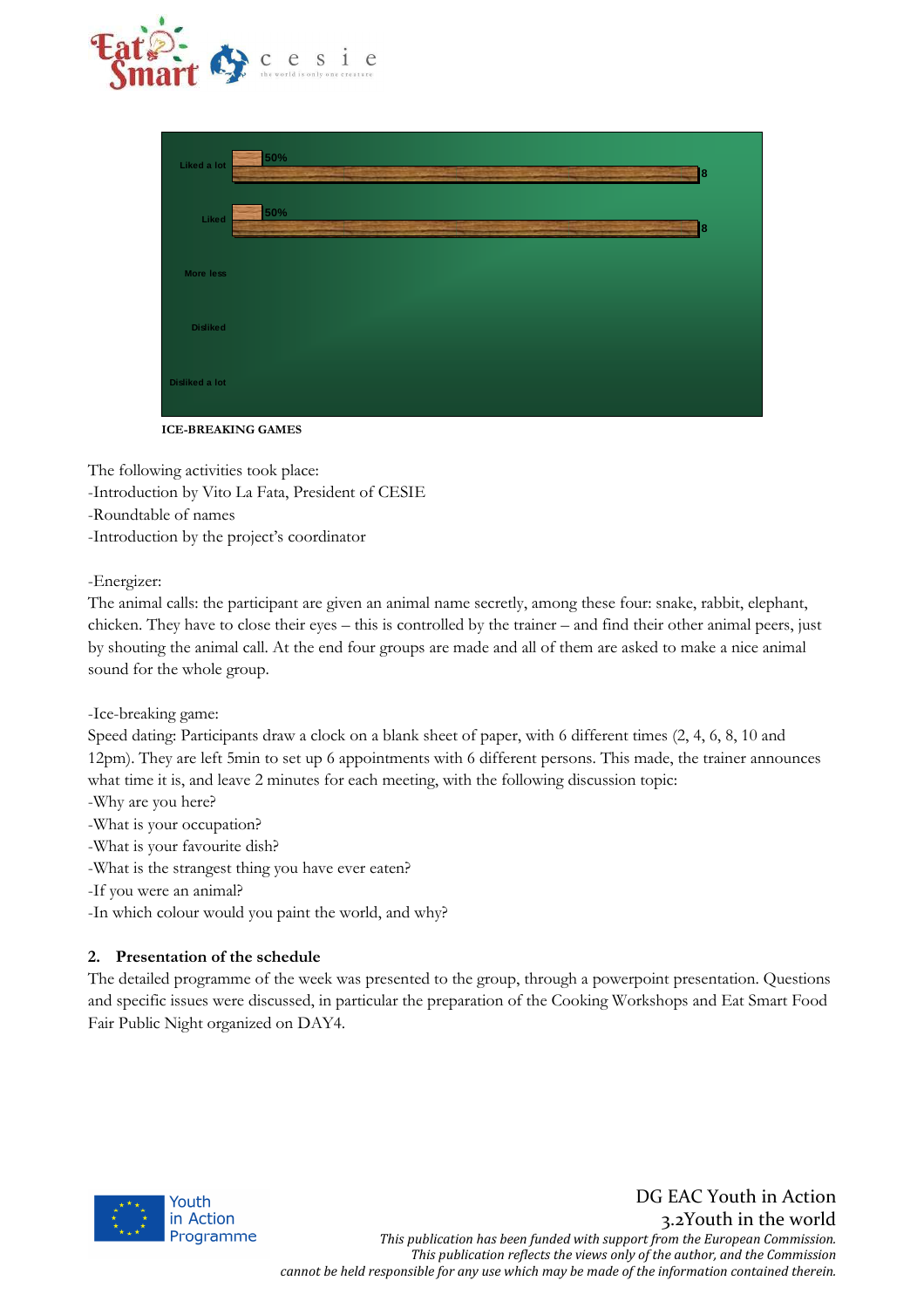

**3. Sharing of local work and documentaries.** 

| Liked a lot    | 40%<br>6              |
|----------------|-----------------------|
| Liked          | 60%<br>$\overline{9}$ |
| More less      |                       |
| Disliked       |                       |
| Disliked a lot | $\bf{0}$              |

**DOCUMENTARIES AND LOCAL WORKSHOPS** 

Since the time was too short to watch all documentaries, we chose to screen only extracts of them and discuss them one country at a time, while they were screened in the room. All national groups were asked abouthow the local activities increased the awareness of youngster about need to revisit culinary traditions and be carefull to have a healthy lifestyles starting by eating healthy food; as well as how they introduced responsible consumption issues in their workshops.

All documentaries can be watched here: Eat Smart, East meets West for sustainable food lifestyles www.youtube.com/playlist?list=PLivtOKkDMT26WKGnlvjXukJQFsa3D1ihL

#### **Vietnamese group:**

The local working group approached the workshops through the relationships between young people and elder ones, by organising a dinner for elderly, prepared by the young participants. Also interactive games were used to raise awareness about healthy food. Al last an eco-village was visited to deepen the topic.

#### **French group:**

The group visited a local farm applying sustainable practices. They organised cooking activities with kids in a retirement house, and games to promote healthy food and the way to have fun through cooking it. An expert transmitted knowledge about the importance of taste and sustainable production methods, and the participants visited a local shop offering local products.

#### **Chinese group:**

The group visited a plantation of blueberries, which is a new trend in China. They used to be imported with the environment impact that we imagine, and are now grown locally to reduce the transport distance. They also set up cooking workshops applying the principles of Eat Smart. A nutrition expert provided knowledge and advices to link eating habits and health.

#### **Italian group:**

In Palermo, the local working group visited different places in which food is sold, a regular market and a market of local products. They interviewed people in the street and collected opinions about responsible consumption habits. Traditional cooking workshops took place in a famous pastry shop of Palermo. Finally, Italian participants visited an organic farm.



# DG EAC Youth in Action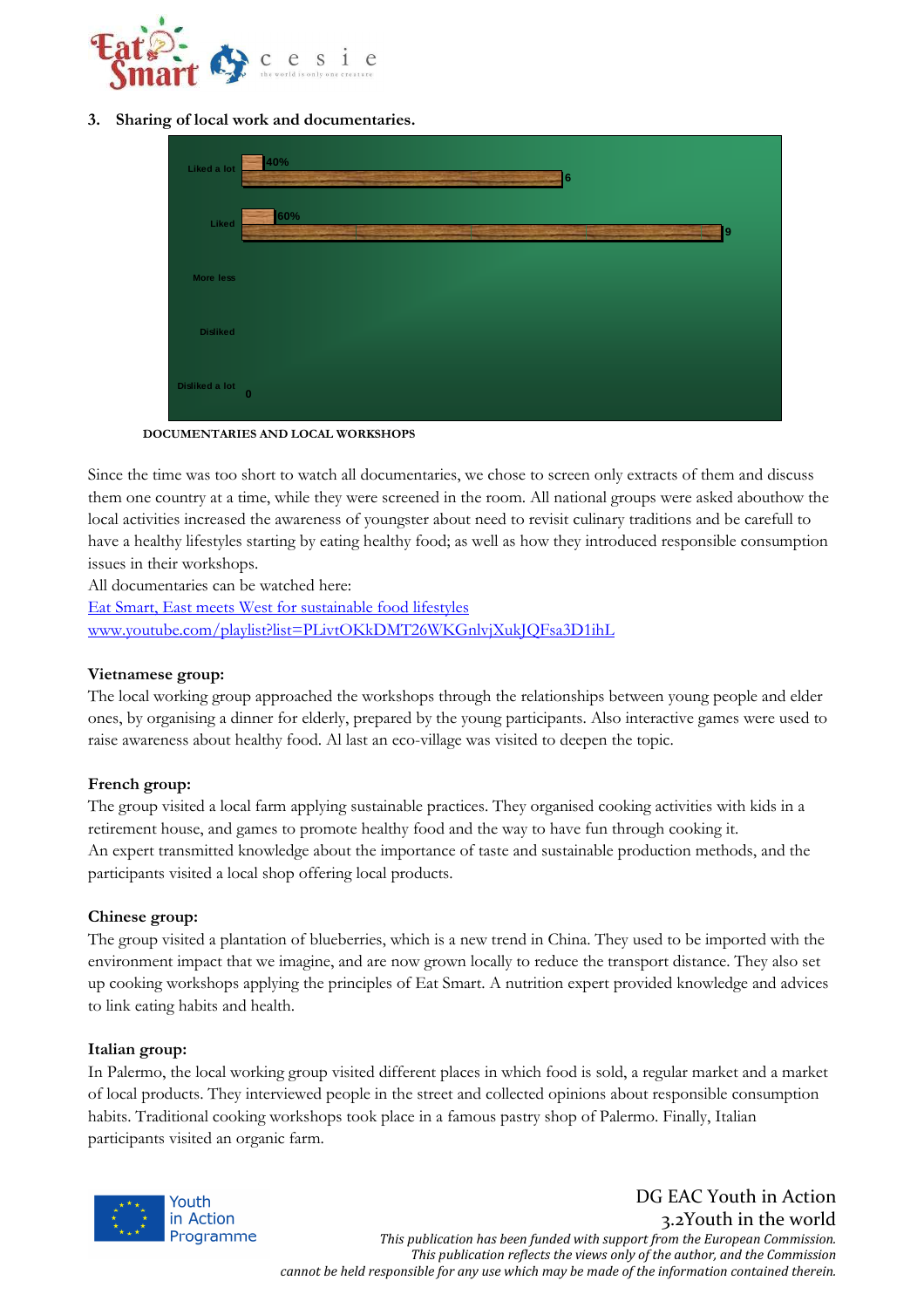

#### **LUNCH**

It took place at Villa San Giovanni, in which traditional food was served. All dishes were explained by the Chef who came personally to describe the ingredients and way of cooking.

#### **AFTERNOON**

A culinary-cultural visit had been organised specially by renowned guide Jean-Paul Barreaud.

After the didactic lunch, the participants were presented few important location of the City: the Normans Palace, the Cathedral, iQuatroCanti, Piazza Bologni.

They then gathered on the roof of the Restaurant La Rinascente, were works internationally famous chef PeppèGiuffrè. There, a *cassata* (Sicilian dessert made with cream, sponge cake and crystallized fruits) was made live by him in front of the participants, who had the chance to taste it then. The chef PeppèGiuffrè and the Chefs participants exchanged about traditions of pastry in their culture.



 **CULINARY-CULTURAL VISIT** 

#### **DINNER**

Pizza at *Beati Paoli*

**DAY 3 / Tuesday September the 10th / Preparing the workshop and Eat Smart Night Objectives:** 

-togather specific information useful for the cooking workshops preparation and implementation -to set up the logistic preparation of the Eat Smart Night

-to discuss specific aspects linked to the coordination of the project

#### **MORNING**

The participants were divided in two groups: video makers and cooks.

1. The video makers decided on how to set up the shooting and photographs of the day after (workshops and evening event).

2. The cooks (+other participants) were asked to come up at the end of the session with the following elements: -recipes considered for the cooking workshops (in English) including photos

-preparation timeand schedule

-ingredients needed &quantitiesspecific tools needed

-how to involve the participants

-organisation of the group and division of tasks during the workshops



DG EAC Youth in Action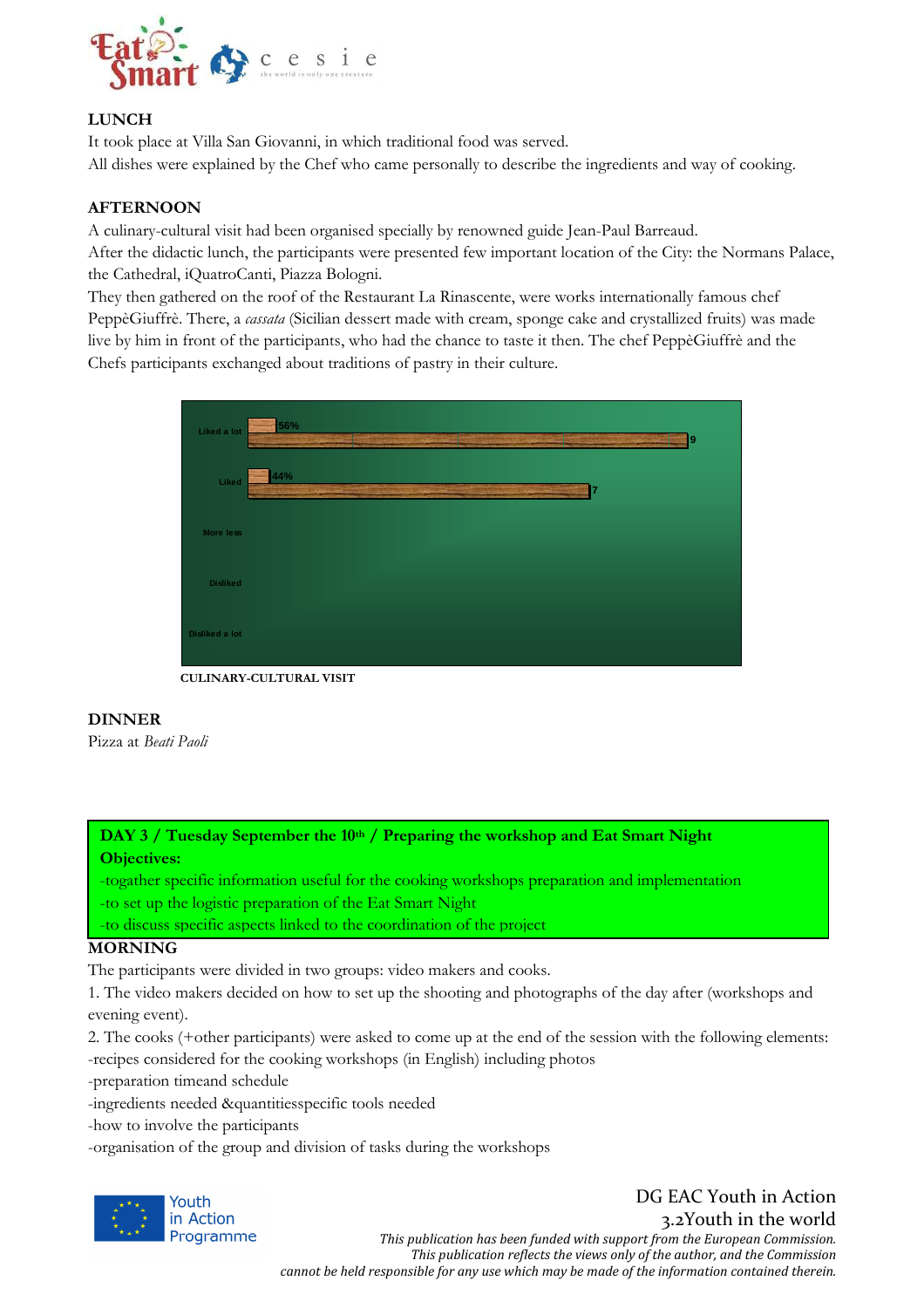

After that, the Chefs and other participants went to visit the place where they would have held the culinary workshops on the next day in order to plan how to use the space there: the kitchen of La Città del Gusto.



 **PREPARATION OF THE WORKSHOPS**

#### **LUNCH**

Organic lunch at *Café Garibaldi*

#### **AFTERNOON**

Cooks and other participants went to buy all products needed for the following day and brought them to the kitchen of La Città del Gusto.

Coordinators had a meeting in which they discussed administrative issues, feedbacks by the financial coordinator of CESIE was given individually to all coordinators about the financial reports that they provided for the first half of the project.The next steps of the projectwere planned (local events, final meeting in Vietnam, dissemination activities).

#### **DINNER**

Sicilian dinner at *Il Vicolo* 

## **DAY 4 / Wednesday September the 11th / The cooking workshops and the Eat Smart Food Fair Public Night**

#### **Objectives:**

-to promotehealthy food and sustainable consumption habits through: 1/active participation and learning by doing; 2/transmission of information awareness raising through different channels (watching the 4 documentaries, tasting food, discussing with participants, viewing the "live cuisine" session) -to reach a high quality of the organisation and logistics activities which were new to some of the participants -to reach a high quality of the workshops contents, and an effective participation of all the participants -to ensure a large diffusion of the results of the project during the Eat Smart Night -to discover new tastes, and foster intercultural dialogue through eating, between Italian audience and Chinese, French, Vietnamese participants

#### **MORNING**

At 9.45 participants arrived in the Palazzo Branciforte and were welcomed into the kitchen of La Città del Gusto. The latest has 12 cooking stations which were enough for our 3 workshops.



# DG EAC Youth in Action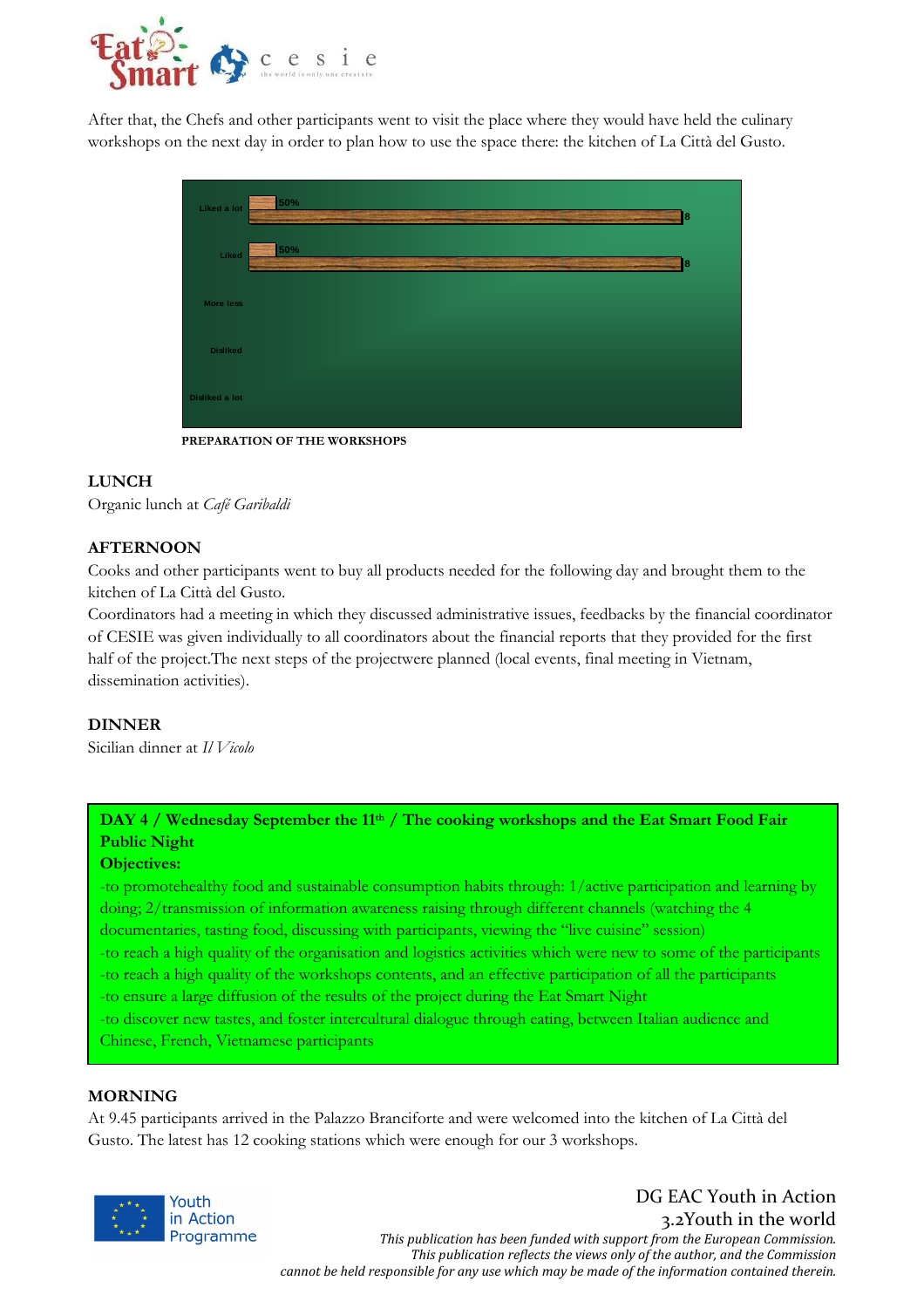

The attendance list was full before the event (5 persons for each of the 3 workshops); 2 participants of the Chinese workshops did not show up.

After an introduction of the project and of the morning activities, the cooking teams started to work and prepare their dishes. All recipes, ingredients and pictures of dishes were set up on the cooking stations.

Participants were 13 (2 men and 11 women), from all ages. On each workshop, one Italian translator was present for participants who did not speak English.

|                             |                                                                                           | <b>CHINESE WORKSHOP</b>                                                                        |                                |                            |
|-----------------------------|-------------------------------------------------------------------------------------------|------------------------------------------------------------------------------------------------|--------------------------------|----------------------------|
| Description                 | Only 3 participants took part. The Chinese team divided and chose to make two dishes at a |                                                                                                |                                |                            |
|                             |                                                                                           | time with to cookers each. Participants could move freely from one to another and took part to |                                |                            |
|                             |                                                                                           | the preparations.                                                                              |                                |                            |
| <b>Difficulties</b>         |                                                                                           | One participant was vegetarian and was a little reluctant to cook meat pieces. Slower          |                                |                            |
|                             |                                                                                           | communication due to the language barriers.                                                    |                                |                            |
| <b>Success</b>              |                                                                                           | Great interest and curiosity of participants, who discovered and learned unknown dishes and    |                                |                            |
|                             |                                                                                           | cooking methods, far from what they imagined before.                                           |                                |                            |
|                             |                                                                                           | <b>CHINESE RECIPES</b>                                                                         |                                |                            |
| Pot-stewed dish             |                                                                                           | Tea eggs                                                                                       | Cold noodle                    | <b>Black Salad fungus</b>  |
| 1. wash all the ingredients |                                                                                           | 1.boil the eggs, then                                                                          | 1.boil the noodle, and put     | 1. add black fungus into   |
| 2. cut the potatoes into    |                                                                                           | knock the egg shell                                                                            | them into cold water and       | cold water, until it       |
| slices                      |                                                                                           | 2.boil the water, put                                                                          | quickly get them out, dry      | becoming soft              |
| 3. boil the water,          |                                                                                           | staranise, tea leaves/salt/                                                                    | them and stir with small       | 2. put them into the       |
| 4. then put all the         |                                                                                           | soy sauce into it                                                                              | amount of oil.                 | boiled water               |
| ingredients into it         |                                                                                           | 3. put the eggs in                                                                             | 2.heat the oil, add            | 3. get them out and put    |
| separately for $1 \sim 2$   |                                                                                           | 4. boil with high fire, then                                                                   | staranise,                     | into cold water            |
| minutes                     |                                                                                           | low fire to stew for 30                                                                        | peppers, shallot, ginger, stir | 4. stir them with soya     |
| 5. prepare another pot      |                                                                                           | minutes, then put down                                                                         | fried, then get them out       | sauce, vinegar, pepper     |
| 6. add the spices           |                                                                                           | the fire,                                                                                      | 3.add minced meat in, stir     | powder, sesame oil , sugar |
| (staranise/                 |                                                                                           | 5. let the eggs soak for                                                                       | fired                          |                            |
| cinnamon/ginger/shallot)    |                                                                                           | several hours                                                                                  | 4.put the soy bean             |                            |
| and soy sauce, rice wine,   |                                                                                           |                                                                                                | sauce, stir fried, put water   |                            |
| salt                        |                                                                                           |                                                                                                | above the meat, then boil      |                            |
| add water, just above the   |                                                                                           |                                                                                                | 5.add sugar, boil with         |                            |
| ingredients                 |                                                                                           |                                                                                                | high fire, until there is no   |                            |
| 7. use high fire to boil,   |                                                                                           |                                                                                                | water                          |                            |
| then low fire to stew for   |                                                                                           |                                                                                                | 6. put the sauce just made     |                            |
| $1~2$ hours                 |                                                                                           |                                                                                                | on the noodles, put            |                            |
|                             |                                                                                           |                                                                                                | celery, shallot, cucumber,     |                            |
|                             |                                                                                           |                                                                                                | sesame on the noodle           |                            |

|                     | <b>FRENCH WORKSHOP</b>                                                                           |
|---------------------|--------------------------------------------------------------------------------------------------|
| Description         | French has chosen quite complex dishes, requiring long time preparation and the use of the oven. |
|                     | They started right away the two first dishes, under the supervision of their chef. The latest    |
|                     | divided himself the tasks between the participants and the rest of the team, and helped whenever |
|                     | it was necessary.                                                                                |
| <b>Difficulties</b> | Long time preparation of the pastry, which wasn't finished in time.                              |
| <b>Success</b>      | Demonstrative preparation of the "choux" and of the caramel thrown in the air to make thin       |
|                     | threads. Good participation and communication with Italian participants, due to the cultural     |
|                     | proximity.                                                                                       |
|                     |                                                                                                  |



## DG EAC Youth in Action 3.2Youth in the world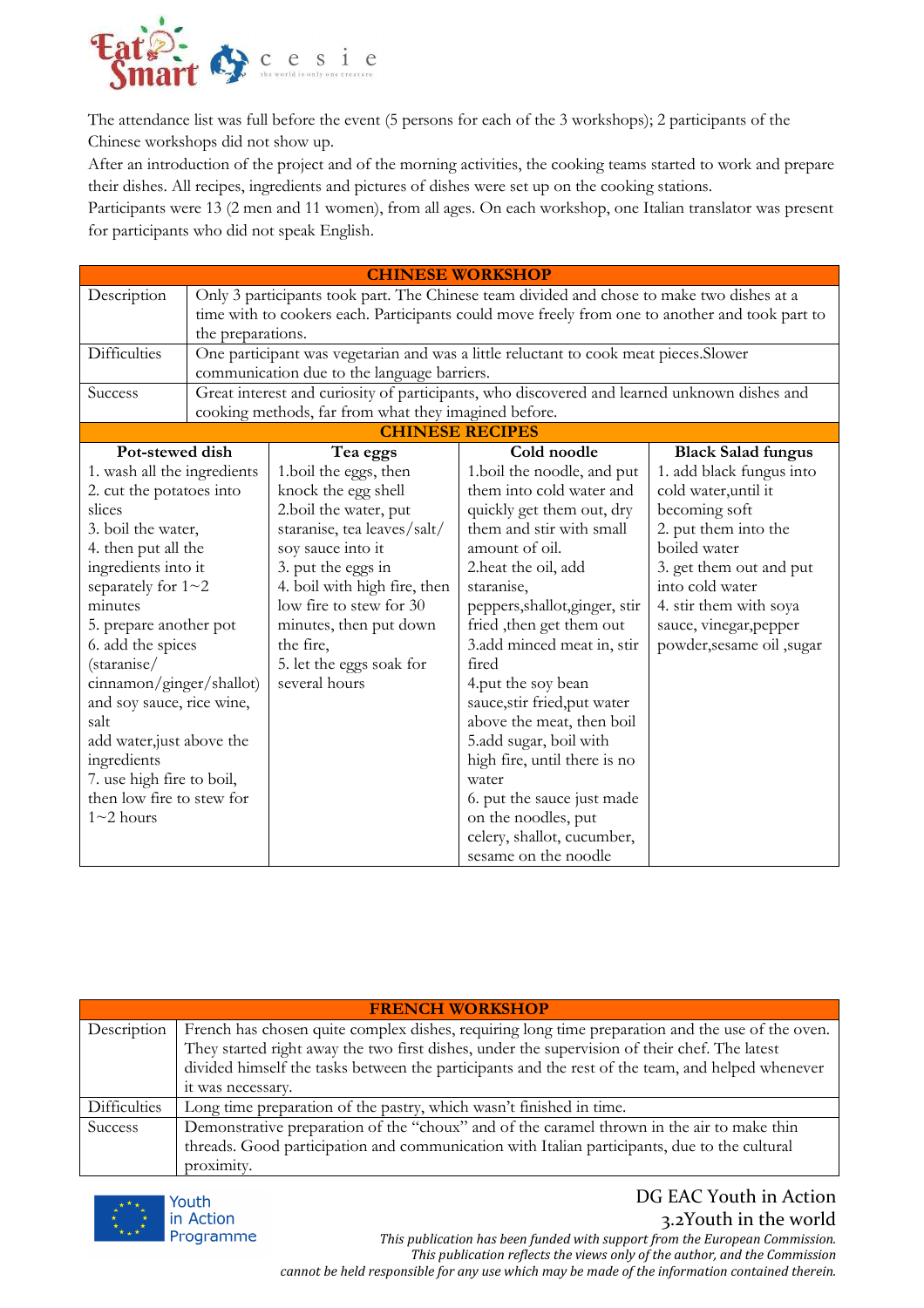

| 2. Lightly grease a fluted 3cm | medium heat. Cook, stirring, for 3-4 minutes or    | make the toasts.                  |
|--------------------------------|----------------------------------------------------|-----------------------------------|
| deep, 23cm (base), loose-base  | until butter melts and mixture just comes to the   | 2. Prepare stewed apples:         |
| flan pan.                      | boil.                                              | Slice the apples and place in a   |
| 3. Line base and sides of flan | 2. Add all the flour to the butter mixture at once | medium pan with sugar and         |
| with pastry. Trim excess. Line | and use a wooden spoon to beat until well          | water (1 tablespoon for 500g      |
| pastry with baking paper.      | combined. Place over low heat and cook,            | of apples). Cover the pan and     |
| Half-fill with dried beans or  | stirring, for 1-2 minutes or until the mixture     | put it on the hob over a          |
| rice. Bake for 10 minutes.     | forms a ball and begins to come away from the      | medium heat. When it comes        |
| Remove paper and beans.        | side of the saucepan. Set aside for 5 minutes to   | to the boil, put the timer on     |
| Bake a further 10 minutes or   | cool slightly. Whisk 1 egg in a small bowl and set | for 5 mins and leave to cook.     |
| until golden.                  | aside. Whisk the remaining egg in a small bowl,    | 3. Give it a stir after about 4   |
| 4. Heat oil in a frying pan    | then add it to the flour mixture, beating well     | mins, the apple slices will start |
| over medium-high heat. Add     | with a wooden spoon. Gradually add a little of     | to dissolve and become fluffy.    |
| onion and bacon. Cook for 3    | the reserved egg and beat until the mixture just   | Cook for a further 1-2 mins       |
| minutes. Drain on paper        | falls from the spoon but still holds its shape.    | or until the apple is fluffy but  |
| towels. Cool. Sprinkle over    | 3. Preheat oven to 200°C. Brush a baking tray      | a few chunks are still visible.   |
| pastry. Top with cheese.       | with oil to lightly grease. Spoon 25-30            | Taste the mixture, adding         |
| 5. Reduce oven temperature     | teaspoonsfull of the mixture onto tray, about      | more sugar if required.           |
| to 180°C. Whisk remaining      | 3cm apart. Alternatively, use a pastry bag fitted  | 4. Meanwhile: slice the blood     |
| ingredients and salt and       | with a 1.5cm-diameter plain piping nozzle to       | sausages and put them in the      |
| pepper in a jug. Pour over     | pipe the profiteroles onto the baking tray. Brush  | oven so that they are grilled.    |
| bacon. Place onto tray. Bake   | the tops with a little of the remaining egg. Bake  | 5. When it is done, put the       |
| for 30 to 35 minutes or until  | in preheated oven for 25 minutes or until the      | stewed apples on the bread        |
| set. Stand for 5 minutes.      | profiteroles are puffed and golden.                | and then the slices of blood      |
| Serve.                         | 4. Remove from oven and turn the oven off.         | sausages on the top.              |
|                                | Using a skewer or a small knife, pierce the base   | 6. You can eat them cold or       |
|                                | (or top) of each profiterole to release the steam. | lukewarm.                         |
|                                | Return the profiteroles to the oven and leave      |                                   |
|                                | them for 15 minutes to dry out. Remove the         |                                   |
|                                | profiteroles from the oven and transfer to a wire  |                                   |
|                                | rack to cool.                                      |                                   |

|                     | <b>VIETNAMESE WORKSHOP</b>                                                                        |
|---------------------|---------------------------------------------------------------------------------------------------|
| Description         | The Vietnamese team had only 3 participants, because the 3 other ones had their visa requests     |
|                     | refused by the Italian embassy in Vietnam. They had decided to assign one person for each dish,   |
|                     | and asked to the participants to choose which they preferred.                                     |
| <b>Difficulties</b> | Since they were only 3, the Vietnamese team could possibly lack "workforce" (but they managed     |
|                     | well).                                                                                            |
| <b>Success</b>      | Great reputation and fame of Vietnamese food, appreciated by participants for being both          |
|                     | healthy and colourful. The latest were happy to learn a cooking they liked a lot before coming to |
|                     | the workshop.                                                                                     |



### DG EAC Youth in Action 3.2Youth in the world

**Boudin aux pommes**  1. Prepare pieces of bread to

## *This publication has been funded with support from the European Commission. This publication reflects the views only of the author, and the Commission cannot be held responsible for any use which may be made of the information contained therein.*

#### **FRENCH RECIPES**

1. Place water and butter in a saucepan over

**Choux pastry** 

#### **Quiche Lorraine**

1. Preheat oven to 200°C. 2. Lightly grease a fluted 3cm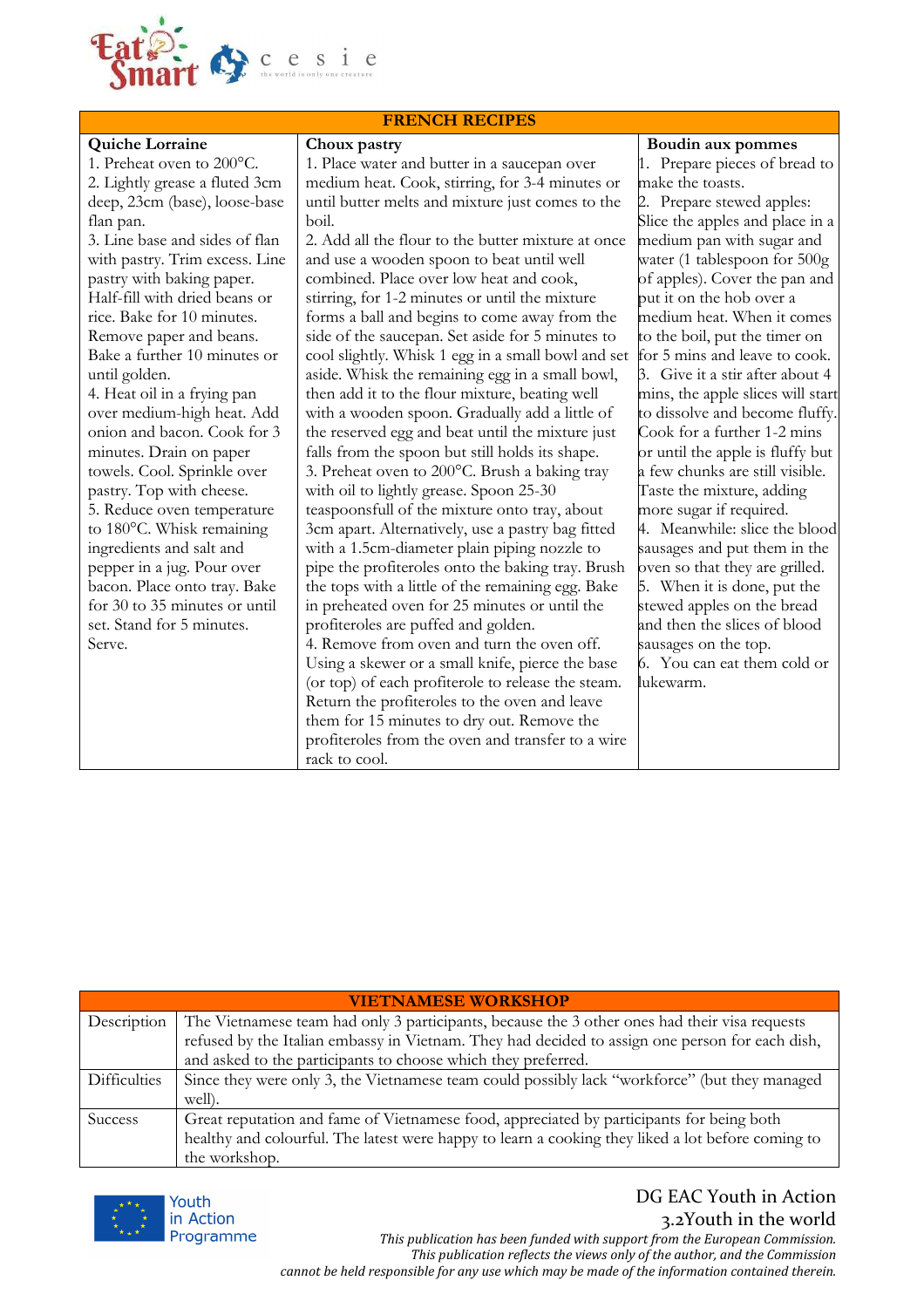

|                                                                                                                | <b>VIETNAMESE RECIPES</b>                                                                 |                                                           |                                   |  |  |
|----------------------------------------------------------------------------------------------------------------|-------------------------------------------------------------------------------------------|-----------------------------------------------------------|-----------------------------------|--|--|
| Fried Spring roll/ Chànem                                                                                      | Chàlá lot                                                                                 | Gâc sticky rice                                           | Young sticky-rice sweet           |  |  |
| Soak mushrooms in hot water for about 1 hour ord. In a bowl, combine the beef 1. Soak the glutinous rice<br>1. |                                                                                           |                                                           | soup/ Chècômdôxanh                |  |  |
| until it is soft. Trim and discard hard stems. Drain and with one of the seasoning                             |                                                                                           | over night and when ready to                              | Boil mung bean with               |  |  |
| pat dry. Chop mushrooms coarsely. Set aside.                                                                   | options and cornstarch. Use                                                               | make the xoi, drain and allow                             | water 3-5 minute, skim from       |  |  |
| Soak cellophane noodles in hot water until it soft your fingers to mix well. Set<br>2.                         |                                                                                           | to drv                                                    | the pot. Continue to boil         |  |  |
| and pliable. Drain and cut it into 1-inch lengths.                                                             | aside to marinate while you                                                               | 2. Add Gac oil to the rice                                | mung bean with low heat           |  |  |
| 3. In a large mixing bowl, combine egg, mushrooms, prepare the leaves.                                         |                                                                                           | along with the salt. Mix well                             | until it becomes soft (30         |  |  |
| scallions, onions garlic, meat, crab meat, noodles, salt, 2. Use scissors or your fingers                      |                                                                                           | to fully coat all the grains of                           | ninutes)                          |  |  |
| ground pepper and cornstarch. Use your hand to                                                                 | to detach the leaves from their                                                           | glutinous rice in beautiful gac                           | 2. Add dried young sticky         |  |  |
| knead it gently. Set aside and refrigerate for at least 15 center stems. Make sure to keep red                 |                                                                                           |                                                           | rice and a little bit of salt and |  |  |
| minutes.                                                                                                       | the leaf stem attached to the                                                             | 3. Steam the rice until almost sugar. Continue cooking in |                                   |  |  |
| 4. Prepare a pastry brush, a bowl of warm water, and eaf. You'll need it later for                             |                                                                                           | fully cooked-about 20                                     | 10 minutes.                       |  |  |
| a dampened dish towel. Use dampened pasty brush to creating the rolls.                                         |                                                                                           | minutes or so.                                            | 3. Add sugar to taste.            |  |  |
| dampen whole surface of rice paper and place it on                                                             | 3. Put a leaf on your work                                                                | 4. Then add sugar and                                     | 4. In a small bowl mix            |  |  |
| your work surface. Dry excess liquid with dampened                                                             | surface, matted side up. Take a                                                           | coconut milk-mix and cook                                 | tapioca powder with 1 cup         |  |  |
| dish towel. It will need about 2 minutes to soften the                                                         | bit of meat (about 2                                                                      | for another 5 minutes. The                                | of water. Pour mixing             |  |  |
| rice paper.                                                                                                    | tablespoons) and use your hand rice should be semi sweet, but apioca liquid into the bean |                                                           |                                   |  |  |
| When it is pliable and soft, place about 2<br>5.                                                               | to shape it into a small sausage                                                          | not too sweet-but adjust to                               | and rice soup while another       |  |  |
| tablespoons filling of fillings on the lower third of riceof sorts. Place the meat on the                      |                                                                                           | your liking.                                              | hand stirs the soup in 5          |  |  |
| paper area. Shape the filling into about 3-inch long logleaf, about 1/3 of the way below                       |                                                                                           |                                                           | minutes.                          |  |  |
| and 3/4-inch diameter. Then fold in rice paper on                                                              | the pointy tip.                                                                           |                                                           | 5. Add vanilla and stir in 5      |  |  |
| each side. Roll over the remaining edge to enclose the 4. Pour a little oil in a pan, put                      |                                                                                           |                                                           | minutes.                          |  |  |
| fillings.                                                                                                      | wrapped beef in boiling oil and                                                           |                                                           | 6. Let the soup cool in           |  |  |
| 6. Repeat this procedure with the remaining                                                                    | fry in 2-3 minutes and then flip                                                          |                                                           | fridge.                           |  |  |
| ingredients. Put your rolls in a platter and do not stack the side to prevent leaves from                      |                                                                                           |                                                           | 7. When the soup gets             |  |  |
| it or it may stick to each other and tear.                                                                     | burning.                                                                                  |                                                           | cool, pour coconut milk on        |  |  |
| 7. Heat oil over medium heat or about 325-350 F. It 5. Serve with white rice is better                         |                                                                                           |                                                           | the top of soup and then          |  |  |
| is important to use moderate low frying temperature                                                            |                                                                                           |                                                           | coconut copra.                    |  |  |
| to prevent the rolls from bursting and bubble skin.                                                            |                                                                                           |                                                           | 8. Serve cold with ice,           |  |  |
| Add rolls and fry it about 5 to 10 minutes or until                                                            |                                                                                           |                                                           | mixing everything before          |  |  |
| crispy and golden brown.                                                                                       |                                                                                           |                                                           | eating.                           |  |  |
| 8. Remove from the heat and drain it well. Transfer                                                            |                                                                                           |                                                           |                                   |  |  |
| it to serving platter. Serve it warm with vegetables,                                                          |                                                                                           |                                                           |                                   |  |  |
| herbs and dipping sauce.                                                                                       |                                                                                           |                                                           |                                   |  |  |



**COOKING WORKSHOPS** 



## DG EAC Youth in Action 3.2Youth in the world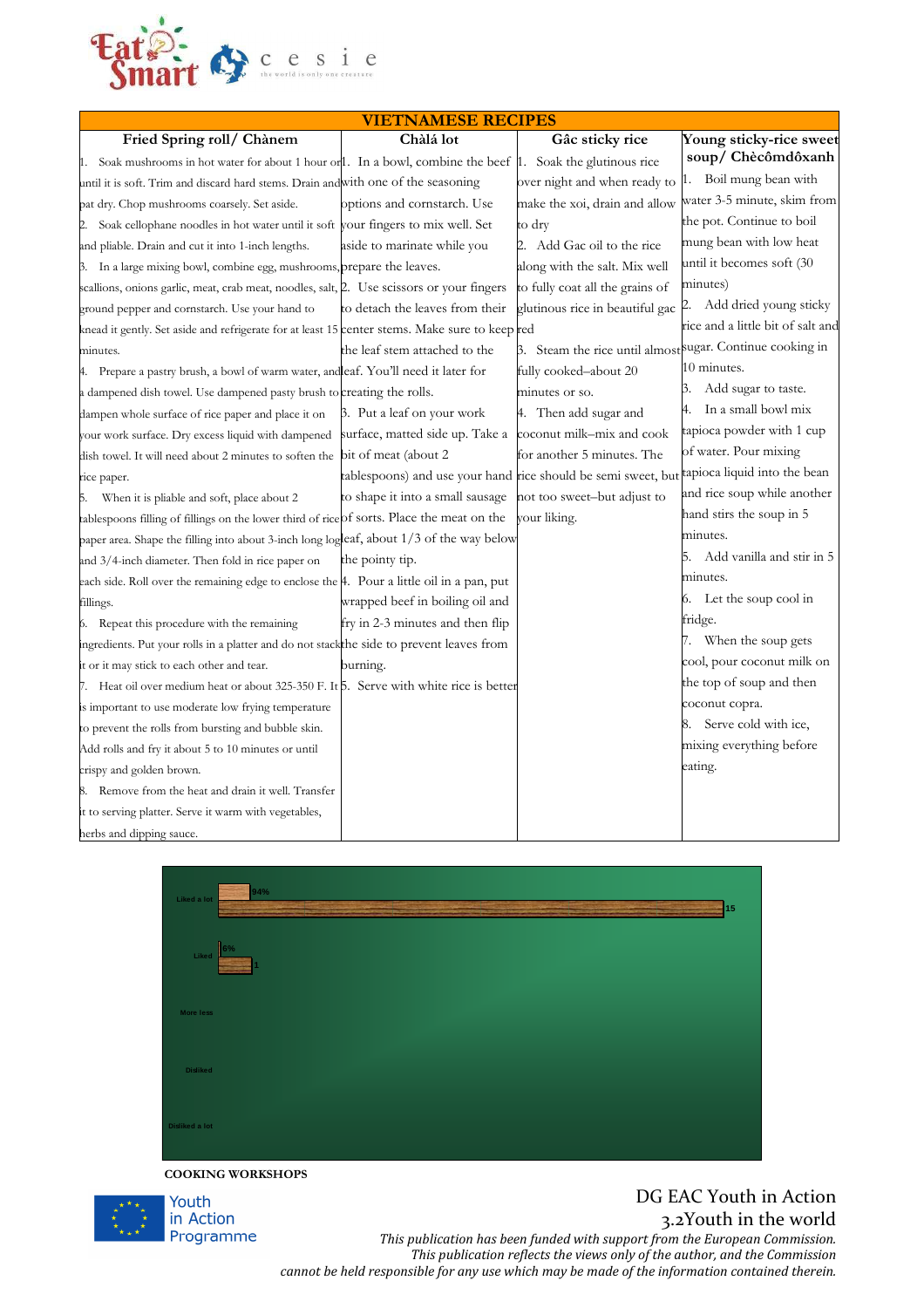

#### **LUNCH**  Sicilian dishes at *Baciamole Mani*

#### **AFTERNOON**

During the afternoon, the group gathered at Nuovo Montevergini theater. Here the detailed programme was explained and tasks were divided.

|                 | $\frac{1}{2}$ and the material $\frac{1}{2}$ over 1 and 1 apple 1 applies |
|-----------------|---------------------------------------------------------------------------|
| $19.40 - 19.50$ | Openingby Marie Marzloff (project coordinatorCESIE)                       |
| $19.50 - 19.55$ | Presentation of the project by AurélienLeblay (local                      |
|                 | coordinatorCESIE)                                                         |
| $19.55 - 20.15$ | Presentation by member of Vietnamese group of the local                   |
|                 | work done +Vietnamese film                                                |
| $20.15 - 20.35$ | Presentation by member of French group of the local work                  |
|                 | done+ French film                                                         |
| $20.35 - 20.55$ | Presentation by member of Chinese group of the local work                 |
|                 | done + 3 Chinese participants sang traditional music +                    |
|                 | Chinese film                                                              |
| $20.55 - 21.15$ | Presentation by member of Italian group of the local work                 |
|                 | done+ Italian film                                                        |
| $21.15 - 21.25$ | Intervention by Maestro PasticciereCappello who has been                  |
|                 | involved in the local activities of the project                           |
| $21.30 - 22.00$ | Degustation $+$ live cuisine                                              |
| $22.00 - 22.30$ | Degustation $+$ live cuisine                                              |

 **Road sheet for the EatSmart Food Fair Public Night**

Tasks division:

\*Last groceries and things to buy

\*Bringing the food from the kitchen to the event place

\*Prepare the spaces: tables, flyers and brochures, dishes, banner

- \*Last preparation of the documentaries presentation, by coordinators
- \*Preparation of the instant translation from English to Italian

\*Preparation of "live cuisine" sessions



**PREPARATION OF EATSMART FOOD FAIRPUBLIC NIGHT** 



 DG EAC Youth in Action 3.2Youth in the world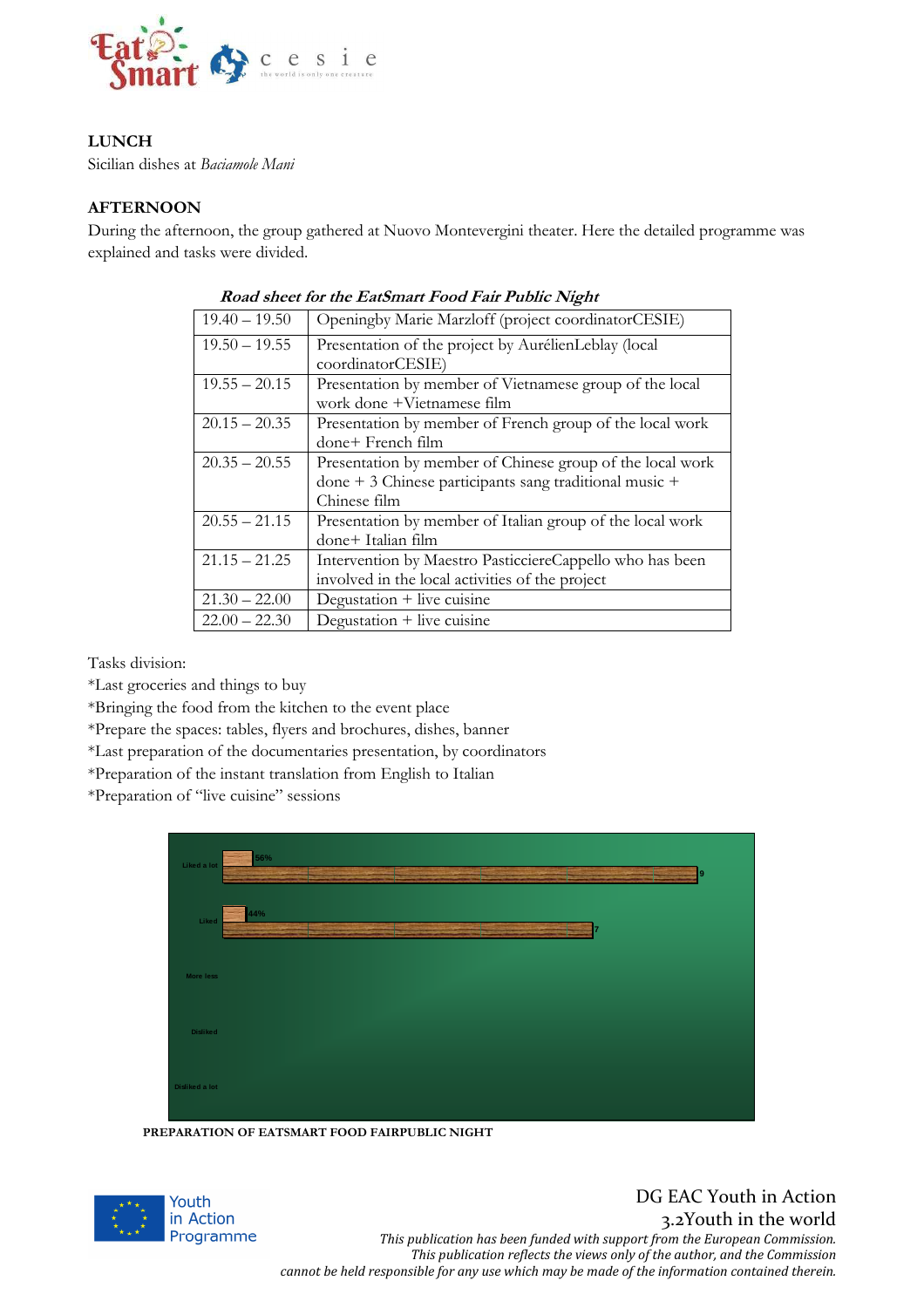

More than 105 person attended the Food Fair Public Night(participants included) –we didn't make all people signed the signature sheet as people kept on arriving all evening long-, watched the documentaries and heard the coordinators words. For each documentary, a brief presentation was made by the coordinators, with instant translation in Italian.

The Pastry Chef Cappello was also invited to talk about his way to apply responsible and healthy cooking within his business, and why he considers it important.

Afterwards the audience had the chance to taste and discuss new eating and cooking habits with the participants. Meanwhile, the "live cuisine" was the occasion for the group to cook live few dishes, and for the audience to see different ways of doing.

23.00: end of the event.

| <b>Live Cuisine Recipes</b>                                                                                                                                                                                                                                                                                                                                                                                                                                                                       |                                                                                                                                                                                                                                                                                                                                                                                                                                                                                                                                                                                                                                                                                                                                                                                                                                                                                                                                                                                                                                                                                                                                                                                                                                                                                                                                                                                                                                                                                                                                                                                                                                                                                                                                                                                                                                                                                                                                                                                                                                                                                                                                                                     |                                                                                                                                                                                                                                                                                                                                                                                                                                                                                                                                                                                                                                                                                                                                                          |  |  |
|---------------------------------------------------------------------------------------------------------------------------------------------------------------------------------------------------------------------------------------------------------------------------------------------------------------------------------------------------------------------------------------------------------------------------------------------------------------------------------------------------|---------------------------------------------------------------------------------------------------------------------------------------------------------------------------------------------------------------------------------------------------------------------------------------------------------------------------------------------------------------------------------------------------------------------------------------------------------------------------------------------------------------------------------------------------------------------------------------------------------------------------------------------------------------------------------------------------------------------------------------------------------------------------------------------------------------------------------------------------------------------------------------------------------------------------------------------------------------------------------------------------------------------------------------------------------------------------------------------------------------------------------------------------------------------------------------------------------------------------------------------------------------------------------------------------------------------------------------------------------------------------------------------------------------------------------------------------------------------------------------------------------------------------------------------------------------------------------------------------------------------------------------------------------------------------------------------------------------------------------------------------------------------------------------------------------------------------------------------------------------------------------------------------------------------------------------------------------------------------------------------------------------------------------------------------------------------------------------------------------------------------------------------------------------------|----------------------------------------------------------------------------------------------------------------------------------------------------------------------------------------------------------------------------------------------------------------------------------------------------------------------------------------------------------------------------------------------------------------------------------------------------------------------------------------------------------------------------------------------------------------------------------------------------------------------------------------------------------------------------------------------------------------------------------------------------------|--|--|
| Chinese group                                                                                                                                                                                                                                                                                                                                                                                                                                                                                     | French recipe                                                                                                                                                                                                                                                                                                                                                                                                                                                                                                                                                                                                                                                                                                                                                                                                                                                                                                                                                                                                                                                                                                                                                                                                                                                                                                                                                                                                                                                                                                                                                                                                                                                                                                                                                                                                                                                                                                                                                                                                                                                                                                                                                       | Vietnamese group                                                                                                                                                                                                                                                                                                                                                                                                                                                                                                                                                                                                                                                                                                                                         |  |  |
| Mala spicy pot<br>1. Wash and cut<br>vegetable, boil the meat in<br>water for 10 minutes<br>2. Pour oil into the pot<br>and heating it, then pour<br>and fry the thick bread-<br>bean sauce.<br>3. put the red pepper, dry<br>pepper, spring onion,<br>ginger, garlic, green<br>pepper, star anise and<br>powder of Chinese<br>prickly ash seed, and fry<br>them, cook more tasty<br>smell<br>4. put meat, vegetables<br>into the pot, and fry them<br>5. add soy sauce,<br>salt, sugar, mix them | Crêpes Caramel with salted butter<br>Ingredients:<br>1 cup all-purpose flour, 2 eggs, 1/2 cup milk, 1/2 cup water, 1/4<br>teaspoon salt, 2 tablespoons butter, melted.<br>For Salted Butter Caramel: 1/2 cup salted butter, 1/2 cup heavy<br>cream<br>1 cup granulated sugar, 1/2 cup water, 1/16 teaspoon sea salt<br>Preparation:<br>To make the crepes: Process all the ingredients in a blender until the<br>mixture is smooth. Allow the batter to rest in the refrigerator for at<br>least 20 minutes before making into crepes.<br>Melt a little butter in a crepe pan or large skillet over low-medium<br>heat. Add 3 tablespoons of batter to the pan and swirl until the<br>bottom of the pan is covered with batter. Cook the crepe for 1<br>minute, or until the crepe is slightly moist on top and golden<br>underneath. Loosen the edges of the crepe, slide the spatula under it,<br>and then gently flip it upside down into the pan. Cook for 1 minute<br>and transfer the cooked crepe to a plate to keep warm.<br>To make the salted butter caramel: In a saucepan set over medium-<br>low heat, melt the butter in the heavy cream. Immediately remove<br>from the heat and set aside.<br>Place the sugar in a separate saucepan set over medium heat. Sprinkle<br>the water over the sugar and allow it to dissolve over the heat<br>without stirring. As the sugar begins to caramelize, occasionally shake<br>and swirl the pan to evenly distribute the color.<br>When the caramel is a rich golden color, remove the pan from the<br>heat and carefully add the hot cream and melted butter to the<br>caramel. Take care to stand back during this process; the hot caramel<br>will bubble up the sides of the pan.<br>Return the caramel to the lowest heat setting, whisking constantly.<br>Cook and stir the salted butter caramel for 2 minutes over the low<br>heat. Remove from the heat and season the sauce with the 1/16<br>teaspoon sea salt; stir until it is dissolved completely.<br>To assemble the crepes: Spoon 2 teaspoons of the caramel sauce<br>down the center of a warm crepe and roll into a cylinder. Alternately, | Fresh spring roll<br>1. Fill a large bowl with<br>warm water. Dip one<br>wrapper into the hot water<br>for 1 second to soften. Lay<br>wrapper flat. In a row<br>across the center, place 2<br>shrimp halves, a handful of<br>vermicelli, basil, mint,<br>cilantro and lettuce, leaving<br>about 2 inches uncovered<br>on each side. Fold<br>uncovered sides inward,<br>then tightly roll the<br>wrapper, beginning at the<br>end with the lettuce.<br>Repeat with remaining<br>ingredients.<br>2. In a small bowl, mix the<br>fish sauce, water, lime juice,<br>garlic, sugar and chili sauce.<br>3. In another small bowl,<br>mix the hoisin sauce and<br>peanuts.<br>4. Serve rolled spring rolls<br>with the fish sauce and<br>hoisin sauce mixtures. |  |  |



#### DG EAC Youth in Action 3.2Youth in the world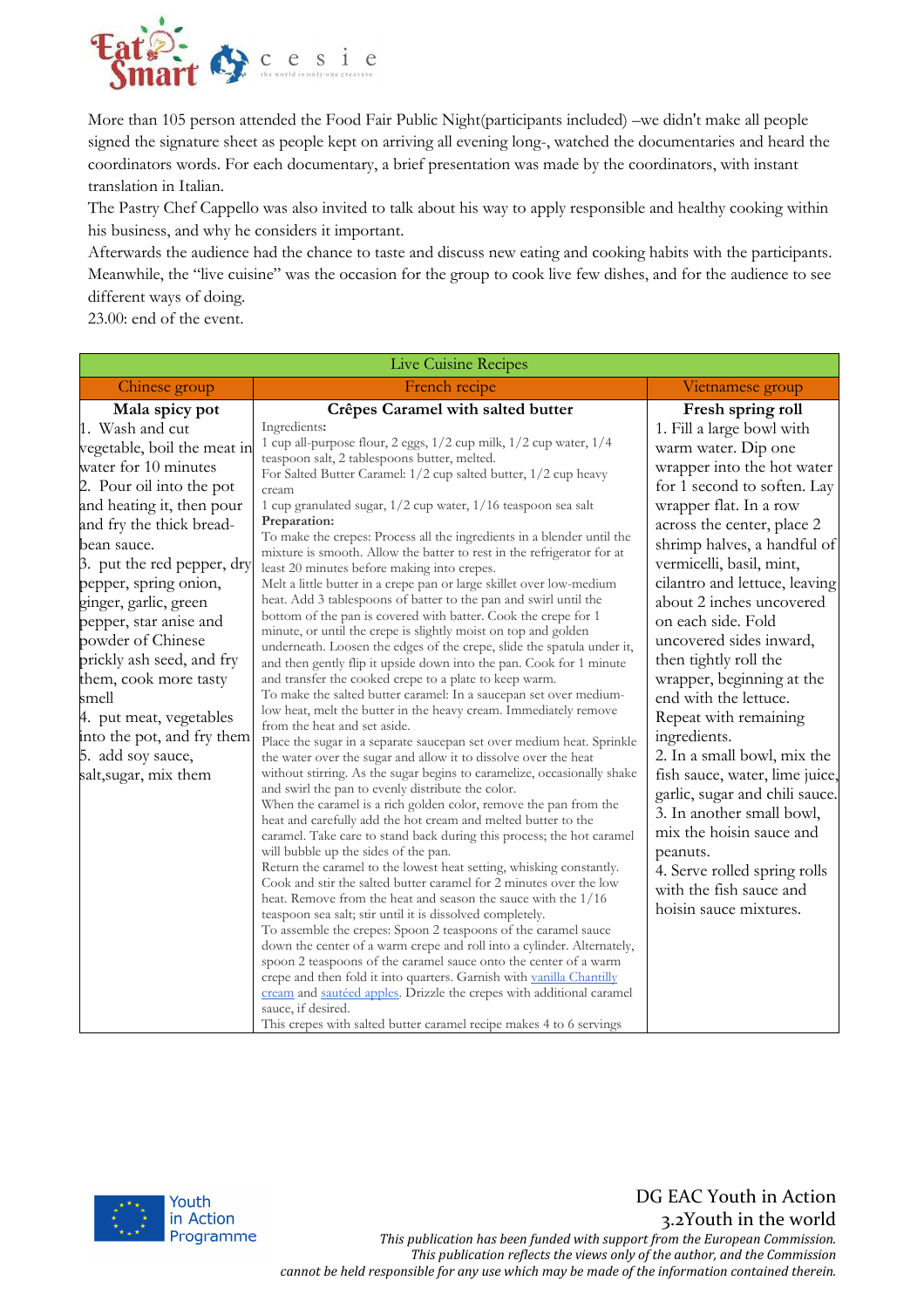

| Liked a lot    | 31%<br>5     |
|----------------|--------------|
| Liked          | 63%<br>10    |
| More less      | $\mathbf{e}$ |
| Disliked       |              |
| Disliked a lot |              |

 **MOVIE + DISCUSSION**

| Liked a lot    | 50% |
|----------------|-----|
| Liked          | 50% |
| More less      | 13% |
| Disliked       |     |
| Disliked a lot |     |

 **DEGUSTATIONS** 

#### **DAY 5 / Thursday September the 12th / Visit of Libera Terra cooperative and evaluation Objectives:**

-to widen the field of activities, by discovering other ways of considering responsible consumption -to make a first evaluation of the Food Fair, made by the participants -to consider the next steps of the project

#### **MORNING**

The group went by minibus to the Cooperative I Cento Passi, located in the surroundings of Palermo. This agriculture cooperative produces wine and grapevine, and his managed by Libera Terra, a national association struggling against all kinds of mafias. The land is one of the "confiscated goods": those were acquired by members of the mafias through illegal ways or with dirty funds. The state took the initiative to re-own them and entrusted the exploitation of them to organisations working for common good, such as Libera Terra. All explanations were given by an English-speaking guide from Libera Terra, and discussion went on.



# DG EAC Youth in Action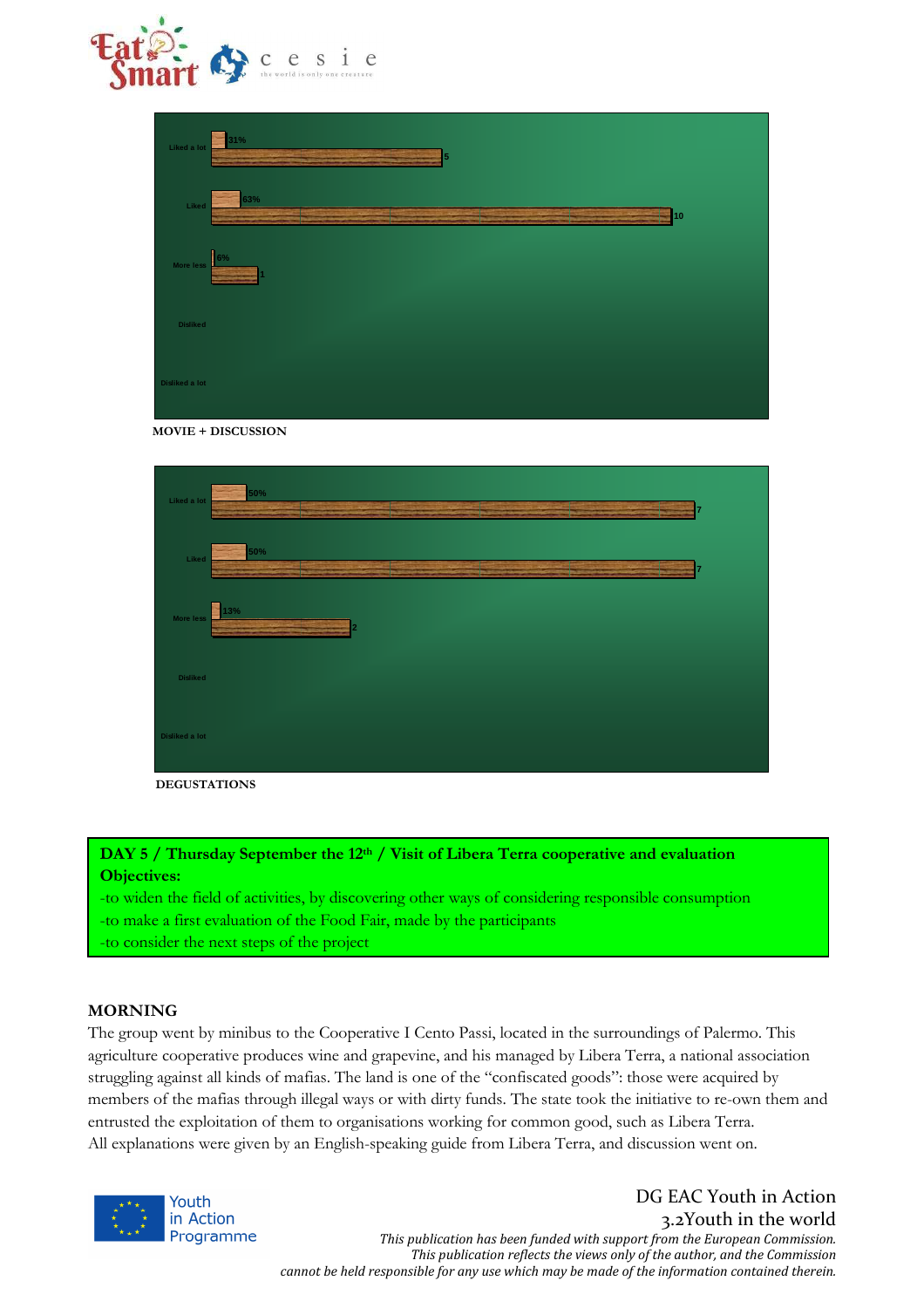

After that, the participants stopped in the memorial of PortelladellaGinestra, in which 11 peasants were killed by unknown shooters on the 1st of May 1947.

The goal of the visit was also to break some prejudiced about the mafia phenomenon, and show that responsible consumption can also be considered in other ways.

| Liked a lot    | 53%<br>8 |
|----------------|----------|
| Liked          | 47%      |
| More less      | $\log$   |
| Disliked       |          |
| Disliked a lot |          |

 **VISIT OF LIBERA TERRA'S COOPERATIVE** 

#### **LUNCH**

Agriturismo San Giuseppe Jato: this "farm restaurant" is also a "confiscated good", which produces now all the food served.

#### **AFTERNOON**

Energizer: participants were asked to get real close to each other, and to catch two hands possibly as far as possible. Then the goal is for them to keep hands hold and to rebuild a circle without knots.

#### **Next steps of the project**

Different subjects were explained:

It was asked to the participant to share as much as possible the links to the documentaries, to their friends and relatives, and on social networks.

We also talked about the three local dissemination events, in which some participants would possibly be involved.

We planned the way to collect all pictures and movies made during the Food Fair: a first selection will be made by the French video makers, before they send everything to the team of CESIE.

The final meeting in Hanoi was mentioned, as well as the necessity to keep in touch and let everybody know about any further development of the project.

#### **Youth Pass**

A presentation of the Youth Pass was made to the participants, explaining its principles and why it can be interesting for them in terms of employability. A presentation was used, detailing the 8 key competences:

- 1) Communication in the mother tongue
- 2) Communication in foreign languages
- 3) Mathematical competence and basic competences in science and technology
- 4) Digital competence
- 5) Learning to learn



#### DG EAC Youth in Action 3.2Youth in the world